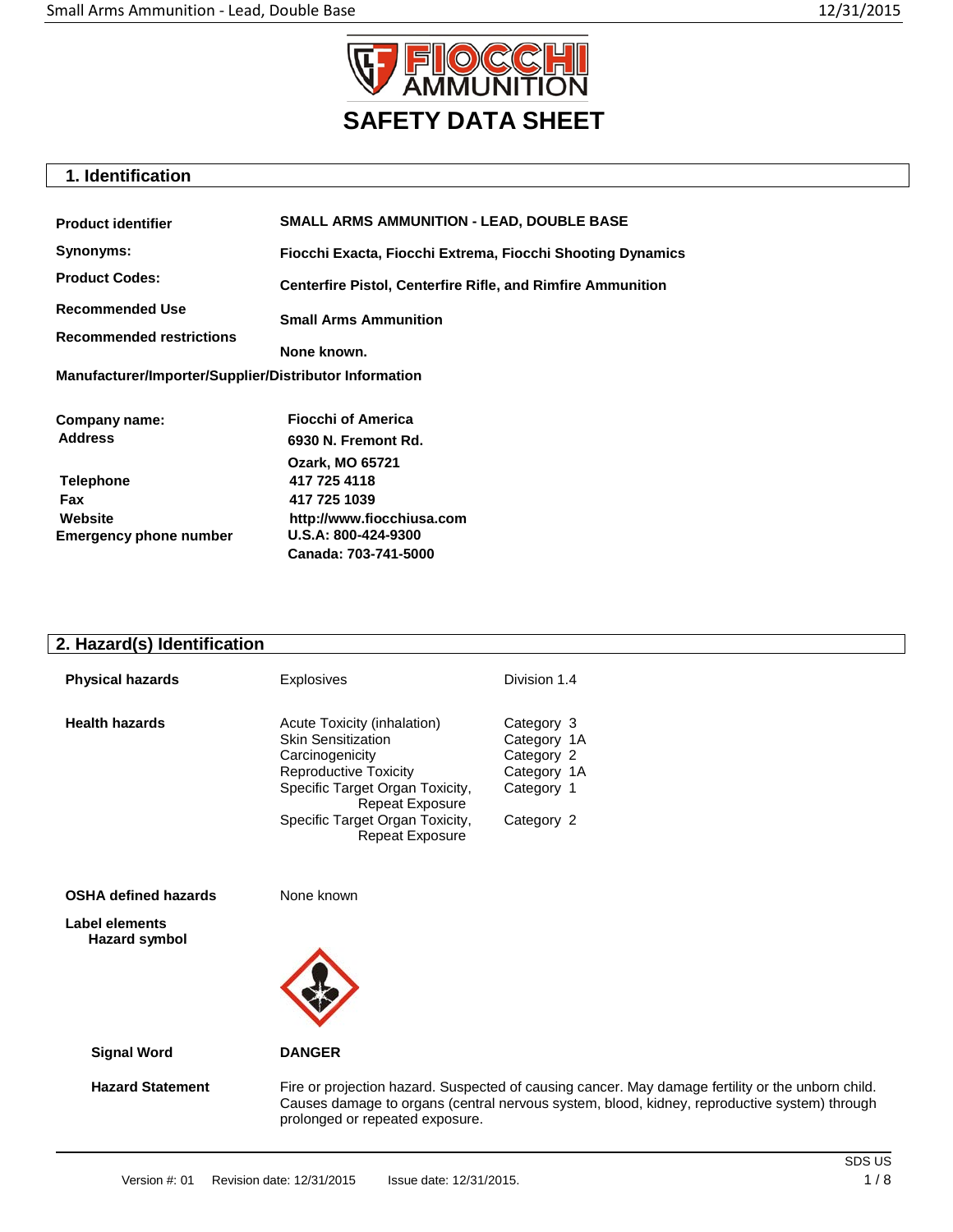### **Precautionary statement**

| <b>Prevention</b>        | Do not handle until all safety precautions have been read and understood. Keep away from heat.<br>No smoking. Do not subject to shock. Wear eye protection. Do not breathe fumes. Wash hands<br>thoroughly after handling. Do not eat, drink or smoke when using this product.                              |  |
|--------------------------|-------------------------------------------------------------------------------------------------------------------------------------------------------------------------------------------------------------------------------------------------------------------------------------------------------------|--|
| <b>Response</b>          | In case of fire: Evacuate area. Fight fire with normal precautions from a reasonable distance. If<br>exposed, concerned or you feel unwell: Call a doctor or get medical attention.                                                                                                                         |  |
| <b>Storage</b>           | Store in accordance with applicable fire codes. Keep only in original packaging.                                                                                                                                                                                                                            |  |
| <b>Disposal</b>          | Dispose of ammunition in accordance with local regulations.                                                                                                                                                                                                                                                 |  |
| Supplemental information | The hazardous components of this product are encased and are not biologically available.<br>Therefore, some health hazards do not apply to the overall product. Decomposition products,<br>including lead, are released during the firing of cartridges. Use only outdoors or in a well-ventilated<br>area. |  |

# **3. Composition / Information on Ingredients**

| <b>Chemical Name</b>                   | <b>CAS Number</b> | %         |
|----------------------------------------|-------------------|-----------|
| Copper                                 | 7440-50-8         | 57.4      |
| Lead                                   | 7439-92-1         | 44.2      |
| Nitrocellulose                         | 9004-70-0         | 15.7      |
| Nitroglycerin                          | 55-63-0           | 6.7       |
| Dibutyl Phthalate                      | 84-74-2           | $0 - 1.6$ |
| Ethyl Centralite (diethyldiphenylurea) | 85-98-3           | 1.6       |
| Rosin                                  | 8050-09-7         | 0.8       |

**Composition Comments** All concentrations are in percent by weight.

# **4. First Aid Measures**

**Inhalation** Remove to fresh air. If symptoms occur, get medical attention. **Skin contact** Wash exposed skin with plenty of soap and water. Get medical attention if irritation or other symptoms occur. **Eye contact** Do not rub eyes. Flush eyes with plenty of water. If eye irritation develops and persists, get medical attention. **Ingestion** Rinse mouth thoroughly with water. If symptoms develop get medical attention.

### **Most important symptoms/effects, acute and delayed**

Fragments from fired ammunition can cause physical injury. When ammunition is fired or otherwise discharged, decomposition products may be absorbed by the digestive system and can result in both acute and chronic overexposure. Symptoms may include gastrointestinal irritation, nausea, vomiting and diarrhea. High concentrations of dust and/or fumes may irritate throat and respiratory system and cause coughing. Symptoms of chronic exposure to lead include anemia, visual and hearing disturbances, headache, memory loss, fatigue, muscle weakness, tremors, and convulsions. Ingestion of ammunition can cause irritation to the digestive system, and possibly other unknown health effects. A drop in blood pressure, headache, cyanosis and mental confusion may result from nitroglycerin in the product.

### **Indication of immediate medical attention and special treatment needed**

Provide general supportive measures and treat symptomatically.

### **General information**

In case of accident or if you feel unwell, seek medical advice immediately. Ensure that medical personnel are aware of the material(s) involved.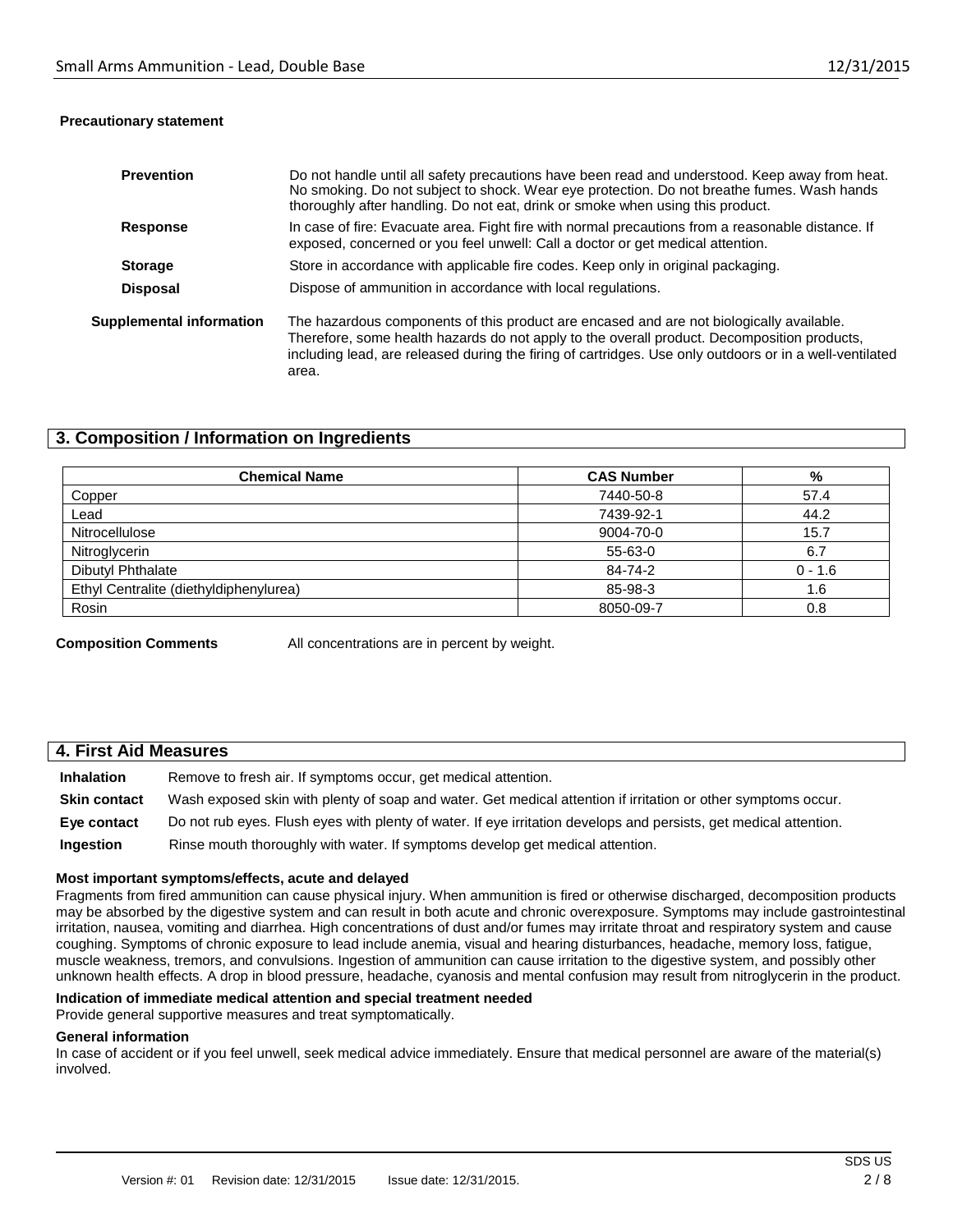# **5. Fire-Fighting Measures**

| Straight water stream; Water fog. Class A foam.                                                                                                                                                                                                                                                                                                                                                                                                                                                                                                                                                                                                                                                                              |  |
|------------------------------------------------------------------------------------------------------------------------------------------------------------------------------------------------------------------------------------------------------------------------------------------------------------------------------------------------------------------------------------------------------------------------------------------------------------------------------------------------------------------------------------------------------------------------------------------------------------------------------------------------------------------------------------------------------------------------------|--|
| None.                                                                                                                                                                                                                                                                                                                                                                                                                                                                                                                                                                                                                                                                                                                        |  |
| May ignite if heated to 250°F (121°C) causing projection of metal fragments. Mass<br>explosion will not occur. Hazardous chemical and toxic by-products from chemical<br>decomposition may be formed during fire. These products vary depending on fire conditions<br>and other combustibles present during fire. These may include smoke, carbon monoxide,<br>carbon dioxide, oxides of nitrogen and lead fumes. Complete ventilation of structure is<br>recommended.                                                                                                                                                                                                                                                       |  |
| Self-contained breathing apparatus (SCBA) and full structural protective clothing should be<br>worn for any fire or exposure to heat. This includes, but is not limited to, protective coat,<br>pants, boots, firefighting gloves, SCBA with facepiece and helmet, protective hood and eye<br>protection. (NFPA 1971)                                                                                                                                                                                                                                                                                                                                                                                                        |  |
| Perform a risk assessment before engaging in offensive firefighting operations. Unless life<br>safety risk or significant risk of property loss is present, consider taking defensive posture,<br>protecting exposures and maintaining safe distance until material is consumed. For further<br>information see the video "Ammunition and the Fire Fighter" by the Sporting Arms and<br>Ammunition Manufacturers' Institute (SAAMI): www.youtube.com/watch?v=3SIOXowwC4c.                                                                                                                                                                                                                                                    |  |
| Evacuate personnel to a safe area according to pre-determined public protection zones.<br>Refer to pre-incident response and structural plans to determine potential for involvement of<br>other hazardous materials. Direct water streams at product to reduce projectile hazard from<br>exploding cartridges. After the fire is controlled, heated products can still re-ignite and<br>project pieces of metal posing risk to fire-fighters. Full PPE including respiratory protection<br>should be worn during salvage, overhaul and fire investigation. Do not disturb the involved<br>area until the fire is completely extinguished and the product and packaging are allowed to<br>cool down to ambient temperatures. |  |
|                                                                                                                                                                                                                                                                                                                                                                                                                                                                                                                                                                                                                                                                                                                              |  |

# **6. Accidental Release Measures**

# **Personal precautions, protective equipment and emergency procedures**

Keep unnecessary personnel away. Eliminate all ignition sources. Wear appropriate personal protective equipment. Damaged ammunition can explode upon contact creating projectiles dangerous to eyes, skin and body. For personal protection, see section 8 of the SDS.

### **Methods and materials for containment and cleaning up**

Sweep up spillage and collect in original tray or submerge in oil. For waste disposal, see section 13 of the SDS.

# **Environmental precautions**

Avoid discharge into drains, water courses or onto the ground.

# **7. Handling and Storage**

| <b>Precautions for safe handling</b> | Projectiles from fired ammunition can cause physical injury. Do not handle until safety precautions |
|--------------------------------------|-----------------------------------------------------------------------------------------------------|
|                                      | have been read and understood. Do not subject to mechanical shock. Remove product from service      |
|                                      | if any of the following conditions occur: corrosion, physical damage, exposure to oil or spray      |
|                                      | lubricants. Provide appropriate exhaust ventilation. Do not breathe decomposition products. Lead    |
|                                      | containing compounds are released during the firing of cartridges. Care should be taken to minimize |
|                                      | the potential exposure to lead. Do not taste or swallow. Wear appropriate personal protective       |
|                                      | equipment. Observe good industrial hygiene practices.                                               |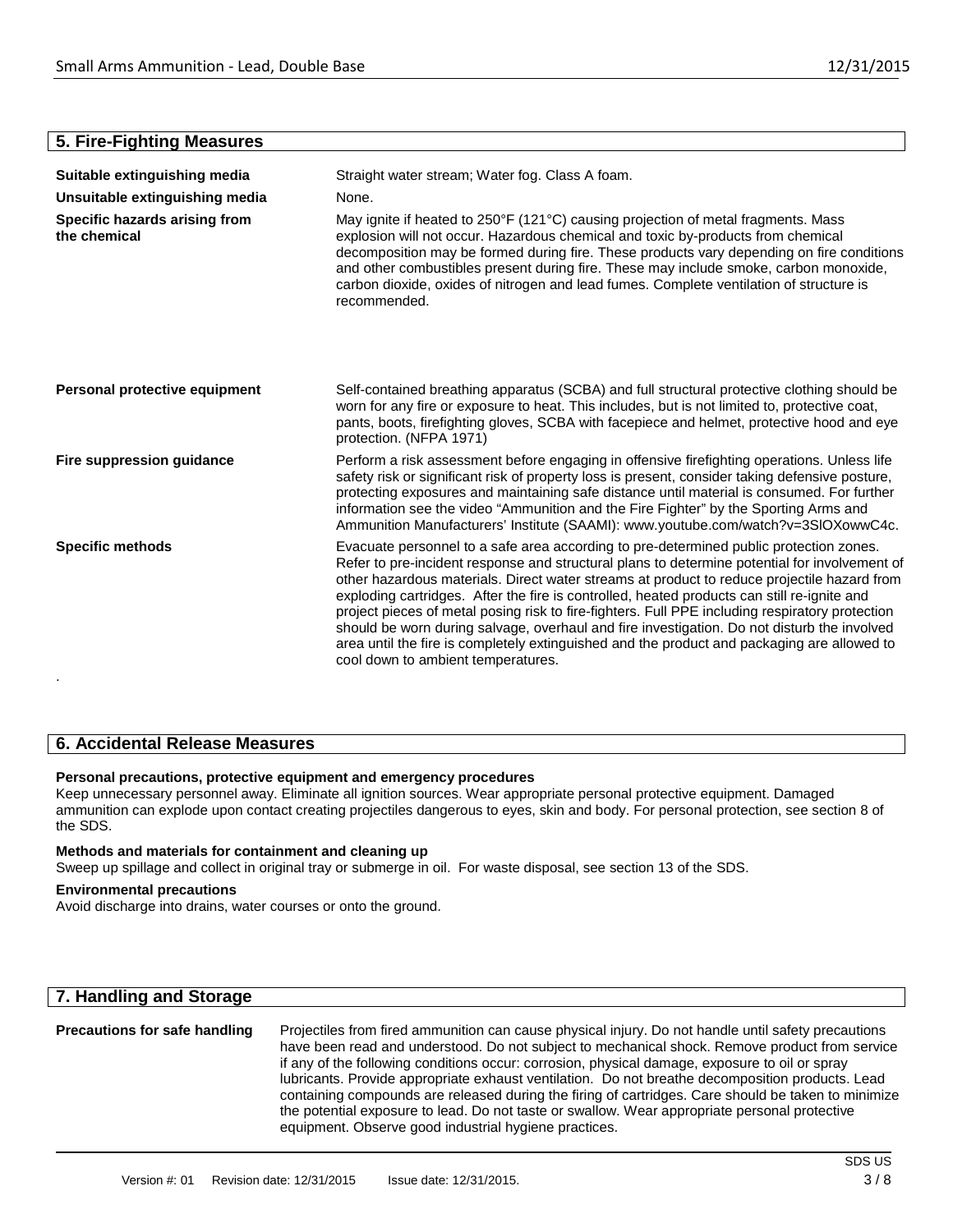**Conditions for safe storage** Store in original container. Keep container tightly closed. Store in a cool, dry, well-ventilated place away from all sources of ignition. Store away from incompatible materials (see Section 10 of the SDS).

# **8. Exposure Controls / Personal Protection**

### **Occupational exposure limits**

| <b>Chemical Name</b>                             | <b>CAS Number</b> | <b>ACGIH TLV</b>                | <b>OSHA PEL</b>                                              | <b>Other Information</b>                                                                                                                                       |
|--------------------------------------------------|-------------------|---------------------------------|--------------------------------------------------------------|----------------------------------------------------------------------------------------------------------------------------------------------------------------|
| Copper                                           | 7440-50-8         | $0.2 \text{ mg/m}^3$ (fume)     | 0.1 mg/m $3$ (fume)<br>1 mg/m $3$ (dust)                     |                                                                                                                                                                |
| Lead                                             | 7439-92-1         | 0.05 mg/m <sup>3</sup>          | $0.05 \text{ mg/m}^3$                                        |                                                                                                                                                                |
| Nitrocellulose                                   | 9004-70-0         | None established                | None established                                             |                                                                                                                                                                |
| Nitroglycerin                                    | 55-63-0           | $0.05$ ppm<br>*Skin Designation | $0.2$ ppm<br>2.0 mg/m $^3$<br>*OSHA limit applies to<br>skin | *Air sampling alone is<br>insufficient to<br>accurately quantitate<br>exposure. Measures to<br>prevent significant<br>cutaneous absorption<br>may be required. |
| <b>Dibutyl Phthalate</b>                         | 84-74-2           | 5 mg/ $m3$                      | 5 mg/m $3$                                                   |                                                                                                                                                                |
| <b>Ethyl Centralite</b><br>(diethyldiphenylurea) | 85-98-3           | None established                | None established                                             |                                                                                                                                                                |
| Rosin                                            | 8050-09-7         | *None established               | *None established                                            | *Exposure by all routes<br>should be carefully<br>controlled to levels as<br>low as possible.                                                                  |

### **Biological limit values**

No biological exposure limits noted for the ingredient(s).

### **Appropriate engineering controls**

Ensure adequate ventilation, especially in confined areas.

### **Individual protection measures, such as personal protective equipment**

| <b>Eye/face protection</b>                      | Wear safety glasses with side shields (or goggles).                                                                                                                                                                         |
|-------------------------------------------------|-----------------------------------------------------------------------------------------------------------------------------------------------------------------------------------------------------------------------------|
| <b>Skin protection</b>                          | Wear appropriate protective clothing when cleaning equipment.                                                                                                                                                               |
| <b>Hand protection</b><br><b>Other</b>          | Wear protective gloves when cleaning equipment.                                                                                                                                                                             |
| <b>Respiratory protection</b>                   | Wear appropriate respiratory protection when cleaning equipment.                                                                                                                                                            |
| <b>General hygiene</b><br><b>Considerations</b> | Always observe good personal hygiene measures, such as washing after handling the material and before<br>eating, drinking, and/or smoking. Routinely wash work clothing and protective equipment to remove<br>contaminants. |

| 9. Physical and Chemical Properties |               |        |
|-------------------------------------|---------------|--------|
| Appearance                          | Brass Casing. |        |
| <b>Physical state</b>               | Solid.        |        |
| Form                                | Casing        |        |
| <b>Color</b>                        | Brass.        |        |
|                                     |               | ------ |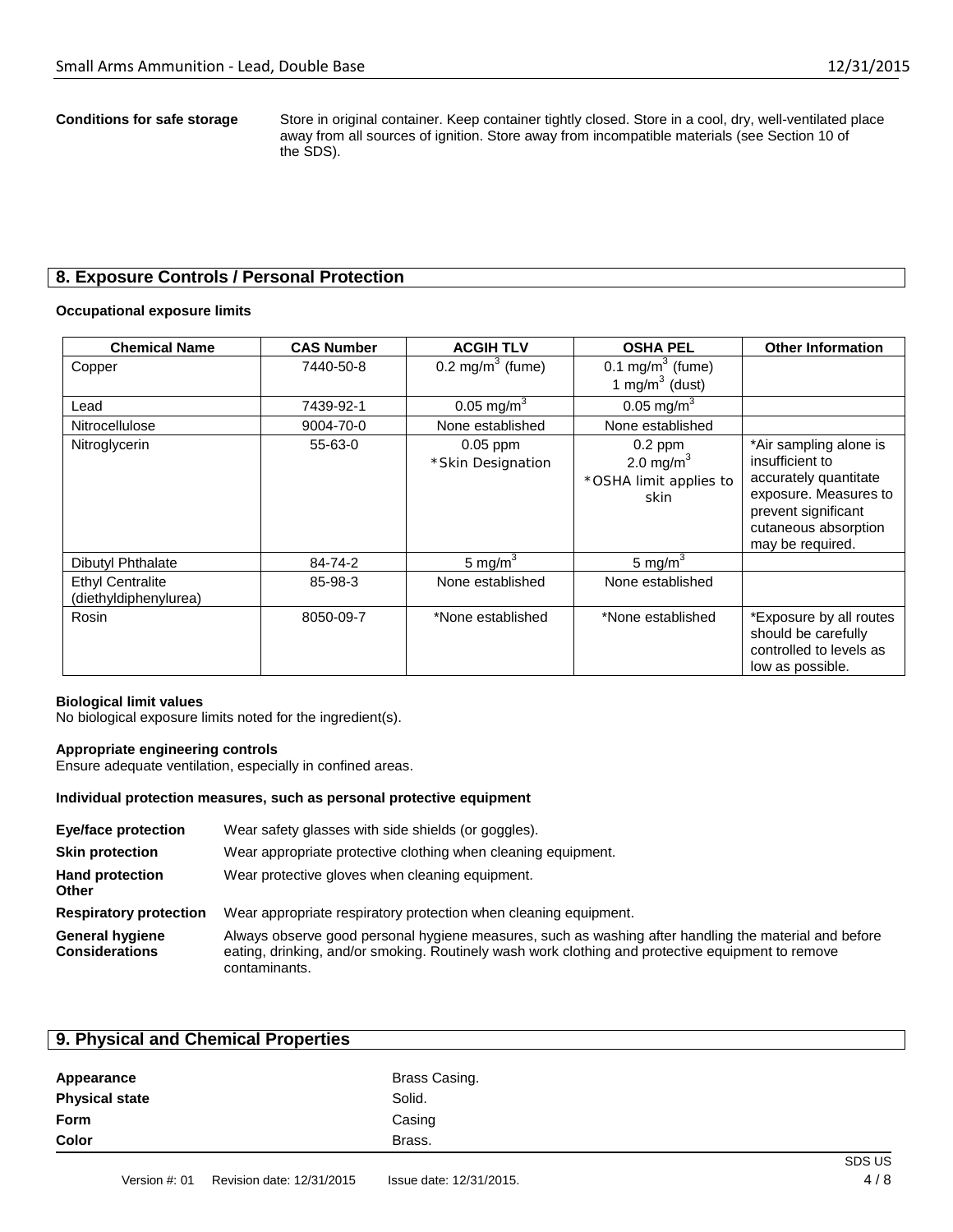| Odor                                         | None.                      |
|----------------------------------------------|----------------------------|
| <b>Odor threshold</b>                        | Not available.             |
| рH                                           | Not applicable.            |
| Melting point/freezing point                 | Not applicable.            |
| Initial boiling point / boiling range        | Not applicable.            |
| <b>Flash point</b>                           | Not applicable.            |
| <b>Evaporation rate</b>                      | Not applicable.            |
| Flammability (solid, gas)                    | Fire or projection hazard. |
| Upper/lower flammability or explosive limits | Not applicable.            |
| Vapor pressure                               | Not applicable.            |
| Vapor density                                | Not applicable.            |
| <b>Relative density</b>                      | >1                         |
| Solubility(ies)                              | Not applicable.            |
| <b>Partition coefficient</b>                 |                            |
| (n-octanol/water)                            | Not applicable.            |
| <b>Auto-ignition temperature</b>             | 250°F / 121°C              |
| <b>Decomposition temperature</b>             | Not available.             |
| <b>Viscosity</b>                             | Not applicable.            |
|                                              |                            |

# **10. Stability and Reactivity**

| <b>Reactivity</b>                                   | May explode with friction, impact, heat, and electrical current.                           |  |  |
|-----------------------------------------------------|--------------------------------------------------------------------------------------------|--|--|
| <b>Chemical stability</b>                           | Risk of explosion by shock, friction, fire or other sources of ignition.                   |  |  |
| <b>Possibility of hazardous</b><br><b>Reactions</b> | Hazardous polymerization does not occur.                                                   |  |  |
| <b>Conditions to avoid</b>                          | Extreme temperatures. Heat, sparks, and flames. Avoid contact with incompatible materials. |  |  |
| Incompatible materials                              | Strong acids, bases, and oxidizers.                                                        |  |  |
| <b>Hazardous decomposition</b><br><b>Products</b>   | Carbon monoxide, carbon dioxide, oxides of nitrogen, lead fumes.                           |  |  |

# **11. Toxicological information**

### **Information on likely routes of exposure**

| <b>Inhalation</b>   | Decomposition products may irritate throat and respiratory system. Prolonged inhalation may cause chronic effects. |
|---------------------|--------------------------------------------------------------------------------------------------------------------|
| <b>Skin contact</b> | Contact with decomposition products may cause skin irritation.                                                     |
| Eye contact         | Contact with decomposition products may cause eye irritation.                                                      |
| Ingestion           | Ingestion may cause gastrointestinal irritation.                                                                   |

### **Symptoms related to the physical, chemical and toxicological characteristics**

Projectiles from fired ammunition can cause puncture wounds. When ammunition is fired or otherwise discharged, dust and/or fumes may be absorbed by the digestive system and can result in both acute and chronic overexposure. Symptoms may include gastrointestinal irritation, nausea, vomiting and diarrhea. High concentrations of dust and/or fumes may irritate throat and respiratory system and cause coughing. Symptoms of chronic exposure to lead include anemia, visual and hearing disturbances, headache, memory loss, fatigue, muscle weakness, tremors, and convulsions. Ingestion of ammunition can cause irritation to the digestive system, and possibly other unknown health effects. A drop in blood pressure, headache, cyanosis and mental confusion may result from nitroglycerin in the product.

### **Information on toxicological effects**

**Acute toxicity Not expected to be acutely toxic under normal conditions of use.**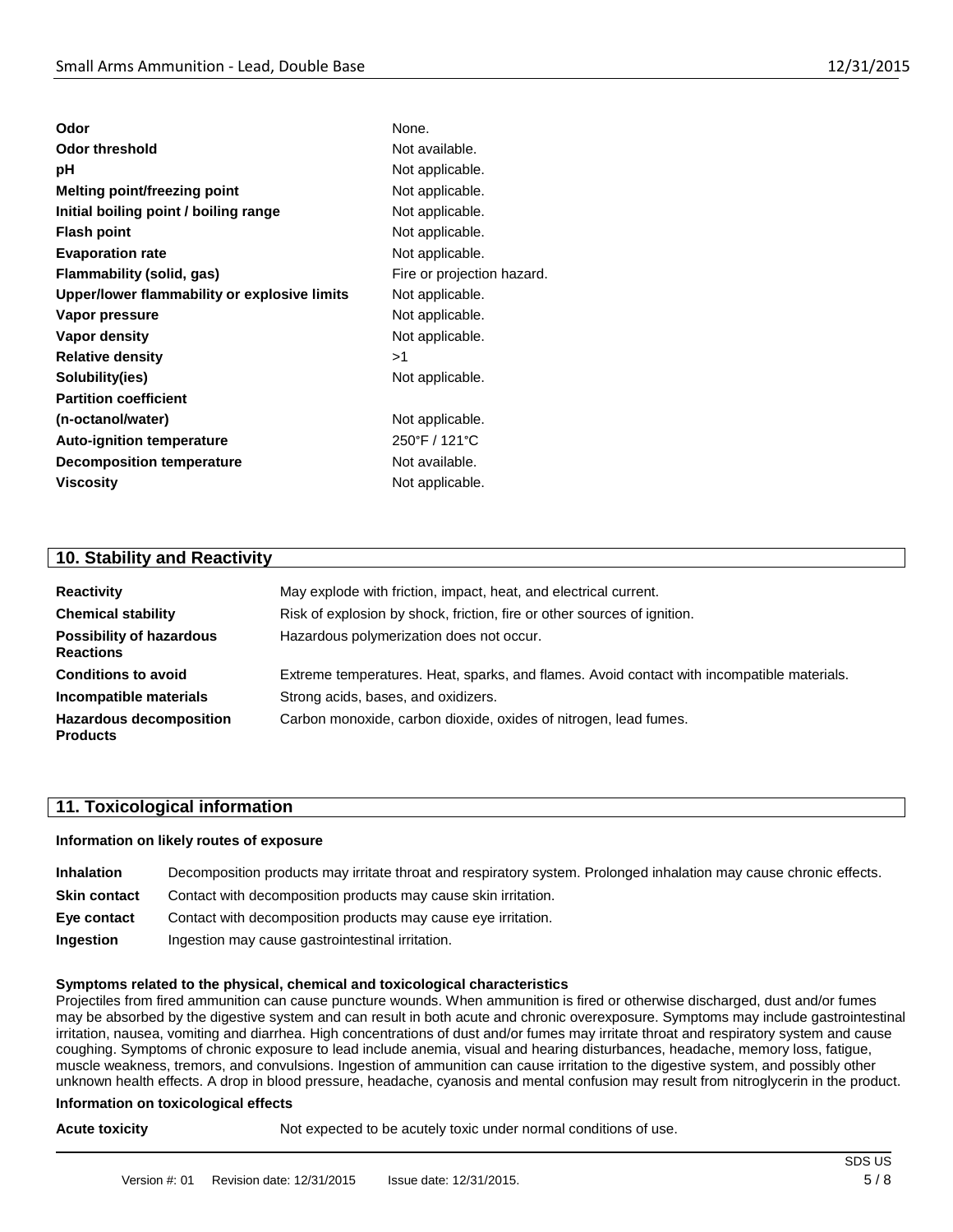| <b>Chemical Name</b>                                  | <b>CAS Number</b>                                                                                                               | Oral LD50                                                                        | Dermal LD50                             | <b>Inhalation LC50</b>                                |
|-------------------------------------------------------|---------------------------------------------------------------------------------------------------------------------------------|----------------------------------------------------------------------------------|-----------------------------------------|-------------------------------------------------------|
| Nitroglycerin                                         | 55-63-0                                                                                                                         | 685 mg/kg (Rat)                                                                  | >2000 mg/k (Rat)                        | (ATE)<br>$0.05$ mg/l/4h                               |
| <b>Skin corrosion/irritation</b>                      | May cause skin irritation.                                                                                                      |                                                                                  |                                         |                                                       |
|                                                       |                                                                                                                                 |                                                                                  |                                         |                                                       |
| Serious eye damage/eye<br>irritation                  | May cause eye irritation.                                                                                                       |                                                                                  |                                         |                                                       |
| <b>Respiratory sensitization</b>                      | No data available.                                                                                                              |                                                                                  |                                         |                                                       |
| <b>Skin sensitization</b>                             | Not expected to cause skin sensitization under normal conditions of use.                                                        |                                                                                  |                                         |                                                       |
| Germ cell mutagenicity                                | This product or any of its ingredients are not known or reported to be mutagenic.                                               |                                                                                  |                                         |                                                       |
| Carcinogenicity                                       | Suspected of causing cancer.                                                                                                    |                                                                                  |                                         |                                                       |
| <b>Chemical Name</b>                                  | <b>CAS Number</b>                                                                                                               | <b>ACGIH</b>                                                                     | <b>IARC</b>                             | <b>NTP</b>                                            |
| Lead                                                  | 7439-92-1                                                                                                                       | Lead and Inorganic<br>Compounds (as PB) -<br>Confirmed animal<br>carcinogen (A3) | Possibly carcinogenic to<br>humans (2B) | Reasonably anticipated<br>to be a human<br>carcinogen |
| <b>Reproductive toxicity</b>                          | May damage fertility or the unborn child.                                                                                       |                                                                                  |                                         |                                                       |
| Specific target organ toxicity -<br>single exposure   | Not classified.                                                                                                                 |                                                                                  |                                         |                                                       |
| Specific target organ toxicity -<br>repeated exposure | Causes damage to organs (central nervous system, blood, kidney, reproductive system) through<br>prolonged or repeated exposure. |                                                                                  |                                         |                                                       |
| <b>Aspiration hazard</b>                              | Due to the physical form of the product it is not an aspiration hazard.                                                         |                                                                                  |                                         |                                                       |
| <b>Chronic effects</b>                                | Prolonged or repeated exposure to decomposition products may cause chronic effects.                                             |                                                                                  |                                         |                                                       |
| 12. Ecological Information                            |                                                                                                                                 |                                                                                  |                                         |                                                       |
| <b>Ecotoxicity</b>                                    | Not expected to be hazardous to the aquatic environment in its present form.                                                    |                                                                                  |                                         |                                                       |
| <b>Persistence and degradability</b>                  | No data available on product mixture.                                                                                           |                                                                                  |                                         |                                                       |
| <b>Bioaccumulative potential</b>                      | No data available on product mixture.                                                                                           |                                                                                  |                                         |                                                       |
| <b>Mobility in soil</b>                               | No data available on product mixture.                                                                                           |                                                                                  |                                         |                                                       |
| Other adverse effects                                 |                                                                                                                                 | No other adverse environmental effects known.                                    |                                         |                                                       |
|                                                       |                                                                                                                                 |                                                                                  |                                         |                                                       |

# **13. Disposal Considerations**

### **Disposal instructions**

Dispose of in accordance with applicable federal, state, and local regulations.

### **Waste from residues / unused products**

Care must be taken to prevent environmental contamination from the use of this material. The user has the responsibility to dispose of unused material in compliance with all relevant laws and regulations. Dispose in accordance with all applicable regulations. Do not discharge into drains, water courses or onto the ground.

### **Contaminated packaging**

Not applicable to encased items.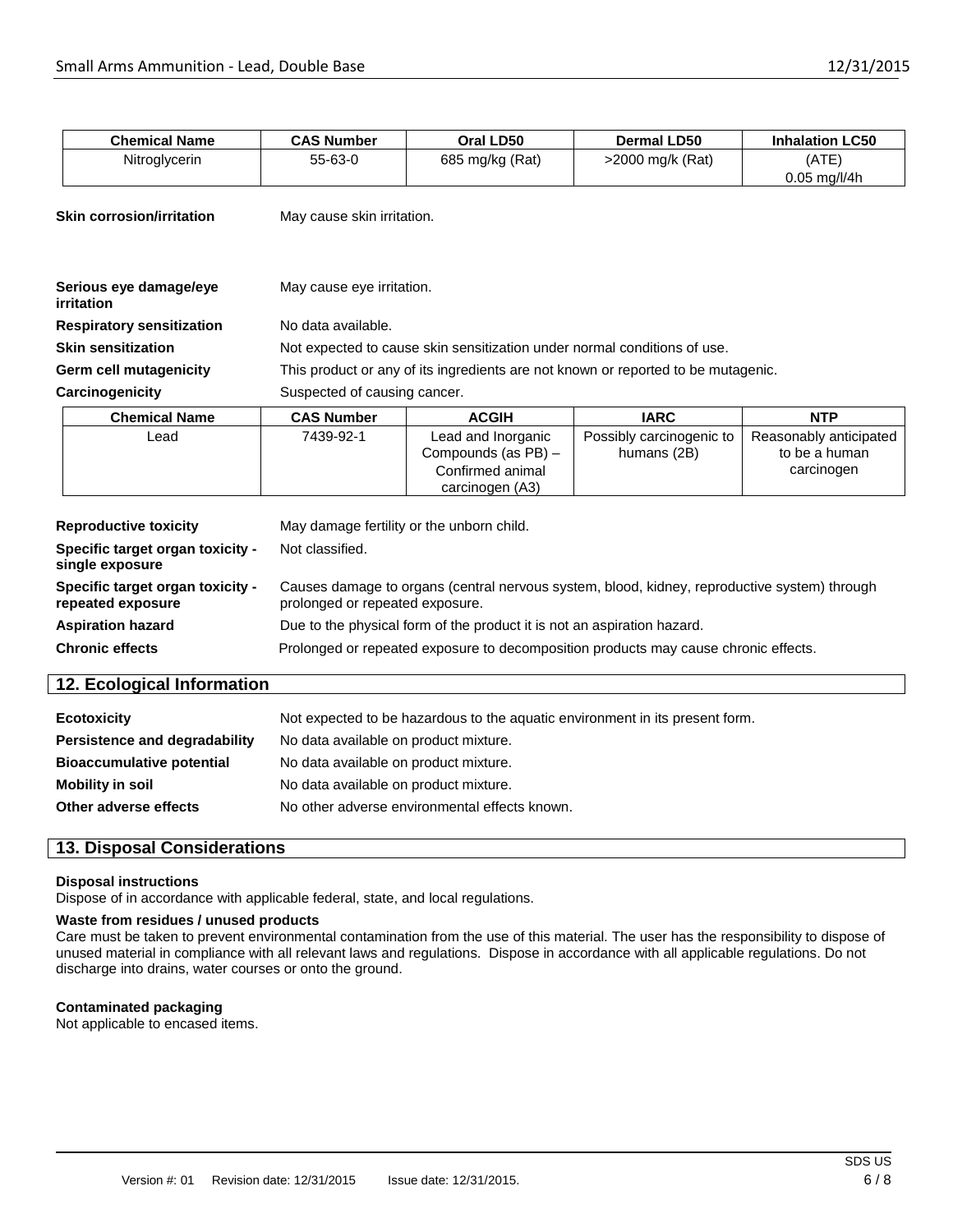# **14. Transport Information**

### **DOT**

| --<br>UN Number:<br>UN Proper Shipping Name:<br>Transport Hazard Class(es): | UN0012<br>Cartridges Small Arms<br>LQ or $1.4S$                                                    |  |  |
|-----------------------------------------------------------------------------|----------------------------------------------------------------------------------------------------|--|--|
| Packing Group:                                                              | Ш                                                                                                  |  |  |
| Special precautions for user:                                               | This material is a dangerous good for transport. All involved staff must be appropriately trained. |  |  |
| <b>IATA</b>                                                                 |                                                                                                    |  |  |
| <b>UN Number:</b>                                                           | UN0012                                                                                             |  |  |
| UN Proper Shipping Name:                                                    | Cartridges Small Arms                                                                              |  |  |
| Transport Hazard Class(es):                                                 | 1.4S                                                                                               |  |  |
| Packing Group:                                                              | Ш                                                                                                  |  |  |
| Special precautions for user:                                               | This material is a dangerous good for transport. All involved staff must be appropriately trained  |  |  |
| <b>IMDG</b>                                                                 |                                                                                                    |  |  |
| <b>UN Number:</b>                                                           | UN0012                                                                                             |  |  |
| UN Proper Shipping Name:                                                    | <b>Cartridges Small Arms</b>                                                                       |  |  |
| Transport Hazard Class(es):                                                 | 1.4S                                                                                               |  |  |
| Packing Group:                                                              | Ш                                                                                                  |  |  |
| Special precautions for user:                                               | This material is a dangerous good for transport. All involved staff must be appropriately trained. |  |  |
| Transport in bulk according to<br>Annex II of MARPOL 73/78 and              | Not applicable.                                                                                    |  |  |

### **15. Regulatory Information**

### **US federal regulations**

**the IBC Code**

This product is a "Hazardous Chemical" as defined by the OSHA Hazard Communication Standard, 29 CFR 1910.1200.

### **CERCLA Hazardous Substance List (40 CFR 302.4)**

Copper (5000 lbs); Lead (10 lbs); Zinc (1000 lbs); Nitroglycerine (10 lbs); Dibutyl phthalate (10 lbs)

# **Superfund Amendments and Reauthorization Act of 1986 (SARA)**

**Hazard categories** Immediate Hazard - No Delayed Hazard - Yes Fire Hazard - No Pressure Hazard - Yes Reactivity Hazard - No

**SARA 302 Extremely hazardous substance** Not listed.

**SARA 311/312 Hazardous chemical** Yes

### **SARA 313 (TRI reporting)**

Copper (7440-50-8); Lead (7439-92-1); Zinc (7440-66-6); Nitroglycerin (55-63-0); Dibutyl Phthalate (84-74-2)

### **US state regulations**

### **US. Massachusetts RTK - Substance List**

Copper (7440-50-8); Lead (7439-92-1); Zinc (7440-66-6); Nitrocellulose (9004-70-0); Nitroglycerin (55-63-0); Dibutyl Phthalate (84-74-2)

### **US. New Jersey Worker and Community Right-to-Know Act**

Copper (7440-50-8); Lead (7439-92-1); Zinc (7440-66-6); Nitrocellulose (9004-70-0); Nitroglycerin (55-63-0); Dibutyl Phthalate (84-74-2)

### **US. Pennsylvania Worker and Community Right-to-Know Law**

Copper (7440-50-8); Lead (7439-92-1); Zinc (7440-66-6); Nitrocellulose (9004-70-0); Nitroglycerin (55-63-0); Dibutyl Phthalate (84-74-2)

### **US. Rhode Island RTK**

Copper (7440-50-8); Lead (7439-92-1); Zinc (7440-66-6); Nitroglycerin (55-63-0); Dibutyl Phthalate (84-74-2)

# **US. California Proposition 65**

California Safe Drinking Water and Toxic Enforcement Act of 1986 (Proposition 65): This product contains a chemical known to the state of California to cause cancer, birth defects, or other reproductive harm.

### **Toxic Substance Control Act**

Components of this product are listed on the United States & Puerto Rico Toxic Substances Control Act (TSCA) Inventory.